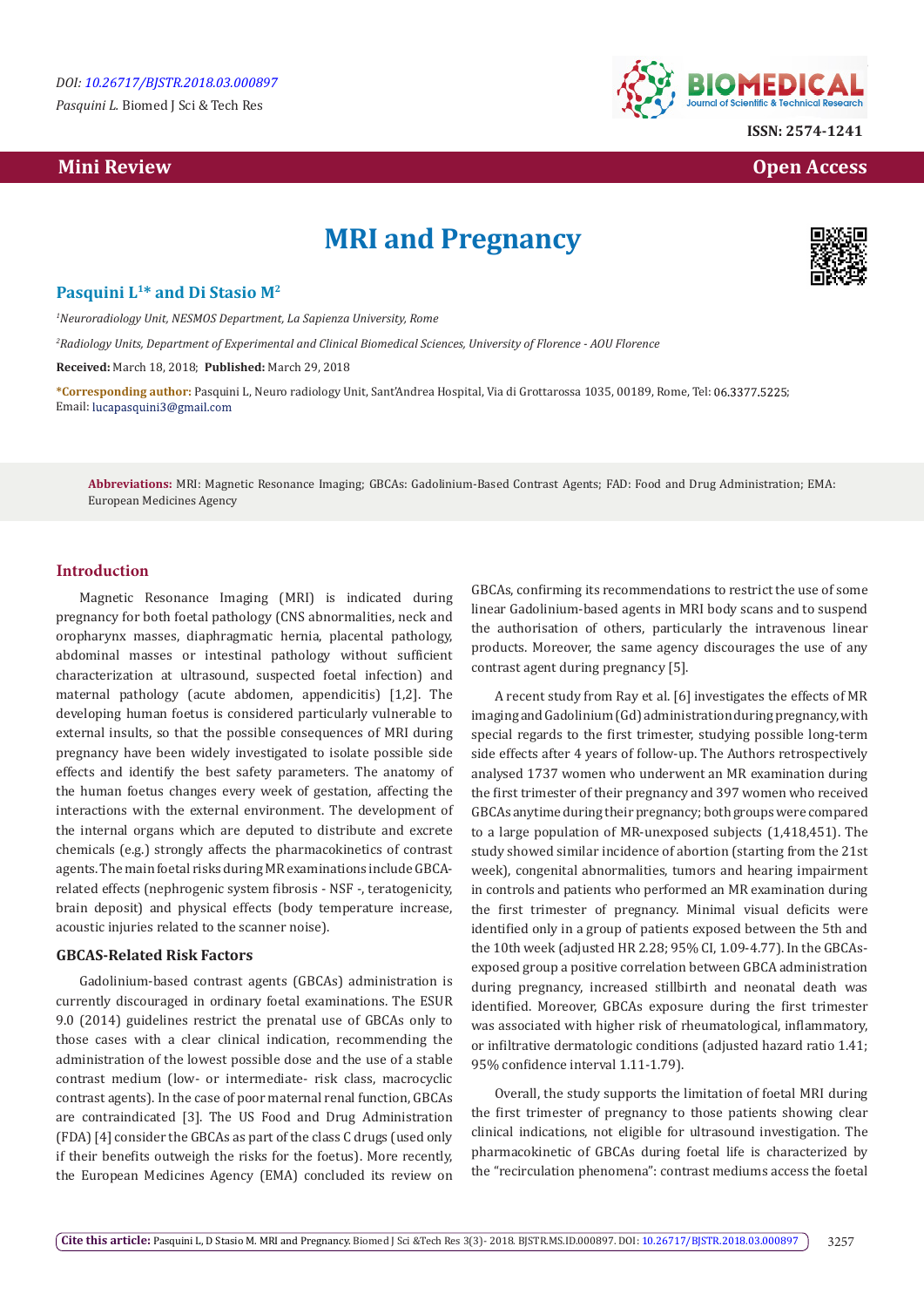bloodstream trough the blood-placental barrier and are excreted trough the foetal kidneys into the amniotic fluid. For the fact that the foetus continuously ingests small amounts of amniotic fluid, GBCAs will recirculate until a balance between their haematic and amniotic concentration is reached. This on-going recirculation may facilitate the dissociation of Gd contrasts, resulting in release of free Gd and formation of toxic Gd salts [7]. Interestingly, a recent study on non-human primates reported lower concentrations of gadoteridol in the foetal-placental circulation rather than in the maternal bloodstream, with subsequent decrease 45 hours after the administration and negligible Gd concentrations in liver and bones [8].

Such results may partially mitigate the concerns about Gd pharmacokinetic in humans. However, Ray at al. found a significant correlation between maternal GBCA administration during the first trimester of pregnancy and late rheumatologic, inflammatory/ infiltrative dermatologic conditions in children [6], highlighting the special need of further investigation about the consequences of the administration of Gd contrasts during this vulnerable period, including long-term follow-ups and more sophisticate animal models. Particularly, the recent evidence of brain GBCA deposit in both the adult and the pediatric population with regards to different classes of contrast agents raises the legitimate suspicion of similar dynamics with foetal contrast-enhanced MRI [7, 9-11].

#### **Physical Effects**

The development of foetal abnormalities in response to temperature modifications has been demonstrated in animal models, showing teratogenic effects for about 2°C of increase in maternal temperature for more than 30 minutes or 4°C for more than 15 minutes [12]. More recently, a study by Cannie et al. investigated the correlation between the specific sequence acquired during the MR examination and the increment in body temperature of pig foetuses; particularly, low SAR (Specific Absorption Rate) sequences were associated with <1°C variation of body temperature after 30 minutes of scanning [13]. Taking in account those evidences, a limitation to the foetal MR acquisition time up to 30 minutes on 1.5T scanners seems reasonable, due possible heatingrelated risks for the foetus. Such recommendations currently lack for 3T foetal MRI, although no side effects have been reported so far [14]. MRI generates loud noise mainly due to the movement of the gradients. The acoustic waves interact with the foetus, challenging the developing inner ear with mechanical insults that could theoretically lead to hearing abnormalities after birth. However, such a putative relationship between foetal MR exposure and neonatal hearing injury has never been demonstrated in humans [15], and the study from Ray et al. may suggest the absence of such injuries even after MR-exposure during the first trimester [6].

## **Conclusion**

Currently, there is no clear contraindication to MRI in any trimester of pregnancy; however the literature strongly recommends a careful case by case evaluation of patients, with accurate riskbenefit assessment. [16] Some evidences may suggest to limit the foetal MR acquisition time to 30 minutes on 1.5T scanners, due to possible heating-related risks for the foetus [12,13]. According to FDA, ESUR and EMA recommendations on contrast administration, the use of GBCAs during pregnancy is not contraindicated and should not be avoided in case of clear clinical indications. However, the administration should be carefully evaluated in terms of riskbenefit ratio and the choice of the most stable GBCAs (macrocyclic molecules) is strongly recommended [3-5].

#### **References**

- 1. [Bahado-Singh R, Goncalves L \(2013\) Techniques, terminology, and](https://www.sciencedirect.com/science/article/pii/S014600051300075X) [indications for MRI in pregnancy. Seminars in Perinatology 37\(5\): 334-](https://www.sciencedirect.com/science/article/pii/S014600051300075X) [339.](https://www.sciencedirect.com/science/article/pii/S014600051300075X)
- 2. [Millischer A, Salomon L, Porcher R, Brasseur-Daudruy M, Gourdier](https://www.ncbi.nlm.nih.gov/pubmed/27346286) [A, et al. \(2016\) Magnetic resonance imaging for abnormally invasive](https://www.ncbi.nlm.nih.gov/pubmed/27346286) [placenta: the added value of intravenous gadolinium injection. BJOG: An](https://www.ncbi.nlm.nih.gov/pubmed/27346286) [International Journal of Obstetrics & Gynaecology 124\(1\): 88-95.](https://www.ncbi.nlm.nih.gov/pubmed/27346286)
- 3. [\(2016\) ESUR Guidelines.](http://www.esur.org/esur-guidelines/)
- 4. [\(2016\) US Food and Drug Administration Home Page.](http://www.fda.gov/)
- 5. [\(2017\) European Medicines Agency.](http://www.ema.europa.eu/ema/)
- 6. [Ray J, Vermeulen M, Bharatha A, Montanera W, Park A \(2016\) Association](https://www.ncbi.nlm.nih.gov/pubmed/27599330) [Between MRI Exposure During Pregnancy and Fetal and Childhood](https://www.ncbi.nlm.nih.gov/pubmed/27599330) [Outcomes. JAMA 316\(9\): 952-961.](https://www.ncbi.nlm.nih.gov/pubmed/27599330)
- 7. [Pasquini L, Napolitano A, Visconti E, Longo D, Romano A, et al. \(2018\)](https://www.ncbi.nlm.nih.gov/pubmed/29508245https:/www.ncbi.nlm.nih.gov/pubmed/29508245) [Gadolinium-Based Contrast Agent-Related Toxicities. CNS Drugs.](https://www.ncbi.nlm.nih.gov/pubmed/29508245https:/www.ncbi.nlm.nih.gov/pubmed/29508245)
- 8. [Oh K, Roberts V, Schabel M, Grove K, Woods M, et al. \(2015\) Gadolinium](https://www.ncbi.nlm.nih.gov/pubmed/25763829) [Chelate Contrast Material in Pregnancy: Fetal Biodistribution in the](https://www.ncbi.nlm.nih.gov/pubmed/25763829) [Nonhuman Primate. Radiology 276\(1\): 110-118.](https://www.ncbi.nlm.nih.gov/pubmed/25763829)
- 9. [Pasquini L, Rossi Espagnet M, Napolitano A, Longo D, Bertaina A, et al.](https://www.ncbi.nlm.nih.gov/pubmed/29374857) [\(2018\) Dentate nucleus T1 hyperintensity: is it always gadolinium all](https://www.ncbi.nlm.nih.gov/pubmed/29374857) that glitters? [La radiologia medica.](https://www.ncbi.nlm.nih.gov/pubmed/29374857)
- 10. [Rossi Espagnet M, Bernardi B, Pasquini L, Fig](https://www.ncbi.nlm.nih.gov/pubmed/28526896)à-Talamanca L, Tomà P, et al. [\(2017\) Signal intensity at unenhanced T1-weighted magnetic resonance](https://www.ncbi.nlm.nih.gov/pubmed/28526896) [in the globus pallidus and dentate nucleus after serial administrations](https://www.ncbi.nlm.nih.gov/pubmed/28526896) [of a macrocyclic gadolinium-based contrast agent in children.](https://www.ncbi.nlm.nih.gov/pubmed/28526896) Pediatric [Radiology 47\(10\): 1345-1352](https://www.ncbi.nlm.nih.gov/pubmed/28526896).
- 11. Ryu Y, Choi Y, Cheon J, Lee W, Park S, et al. (2018) Pediatric Brain. Investigative Radiology 53(4): 246-255.
- 12. [Ziskin M, Morrissey J \(2011\) Thermal thresholds for teratogenicity,](https://www.ncbi.nlm.nih.gov/pubmed/21591900) [reproduction, and development. International Journal of Hyperthermia](https://www.ncbi.nlm.nih.gov/pubmed/21591900) [27\(4\): 374-387.](https://www.ncbi.nlm.nih.gov/pubmed/21591900)
- 13. [Cannie M, De Keyzer F, Van Laere S, Leus A, de Mey J, et al. \(2016\)](https://www.ncbi.nlm.nih.gov/pubmed/26624974) [Potential Heating Effect in the Gravid Uterus by Using 3-T MR Imaging](https://www.ncbi.nlm.nih.gov/pubmed/26624974) [Protocols: Experimental Study in Miniature Pigs. Radiology 279\(3\): 754-](https://www.ncbi.nlm.nih.gov/pubmed/26624974) [761.](https://www.ncbi.nlm.nih.gov/pubmed/26624974)
- 14. [Victoria T, Johnson A, Edgar J, Zarnow D, Vossough A, et al. \(2016\)](https://www.ajronline.org/doi/abs/10.2214/AJR.14.14205) [Comparison Between 1.5-T and 3-T MRI for Fetal Imaging: Is There an](https://www.ajronline.org/doi/abs/10.2214/AJR.14.14205) [Advantage to Imaging With a Higher Field Strength?](https://www.ajronline.org/doi/abs/10.2214/AJR.14.14205) American Journal [of Roentgenology 206\(1\): 195-201.](https://www.ajronline.org/doi/abs/10.2214/AJR.14.14205)
- 15. [Strizek B, Jani J, Mucyo E, De Keyzer F, Pauwels I, et al. \(2015\) Safety of](https://www.ncbi.nlm.nih.gov/pubmed/25575119) [MR Imaging at 1.5 T in Fetuses: A Retrospective Case-Control Study of](https://www.ncbi.nlm.nih.gov/pubmed/25575119) [Birth Weights and the Effects of Acoustic Noise. Radiology 275\(2\): 530-](https://www.ncbi.nlm.nih.gov/pubmed/25575119) [537.](https://www.ncbi.nlm.nih.gov/pubmed/25575119)
- 16. [Kanal E, Barkovich A, Bell C, Borgstede J, Bradley W, et al. \(2007\) ACR](https://www.ajronline.org/doi/full/10.2214/AJR.06.1616) [Guidance Document for Safe MR Practices: 2007. American Journal of](https://www.ajronline.org/doi/full/10.2214/AJR.06.1616) [Roentgenology 188\(6\): 1447-1474.](https://www.ajronline.org/doi/full/10.2214/AJR.06.1616)